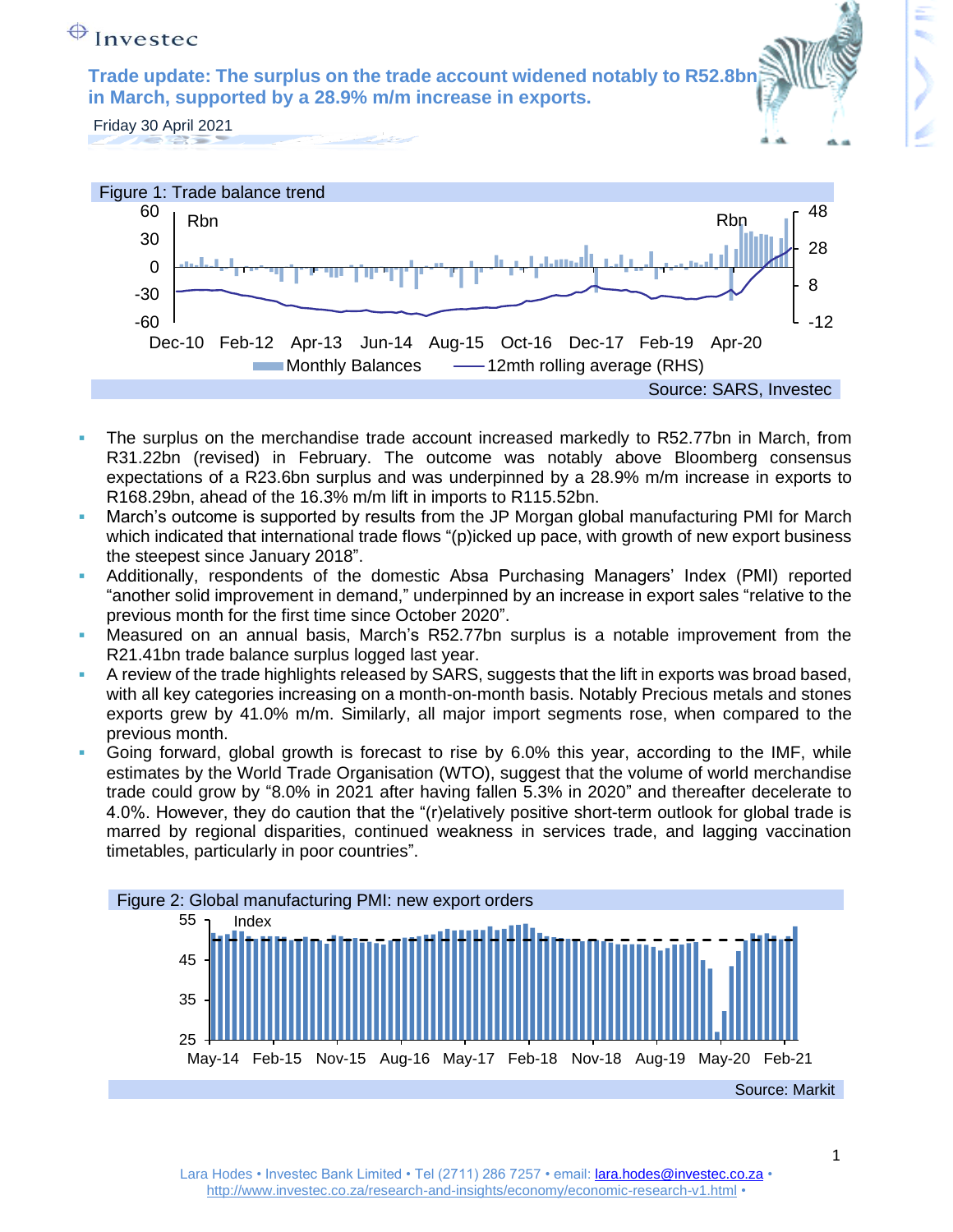## $\bigoplus$  Investec

### **Trade update: The surplus on the trade account widened notably to R52.8br in March, supported by a 28.9% m/m increase in exports.**



#### Friday 30 April 2021

Important Disclaimer – please read

For the purposes of this disclaimer, Investec shall include Investec Bank Limited, its ultimate holding company, a subsidiary (or a subsidiary of a subsidiary) of that entity, a holding company of that entity or any other subsidiary of that holding company, and any affiliated entity of any such entities. "Investec Affiliates" shall mean any directors, officers, representatives, employees, advisers or agents of any part of Investec.

The information and materials presented in this report are provided to you solely for general information and should not be considered as an offer or solicitation of an offer to sell, buy or subscribe to any securities or any derivative instrument or any other rights pertaining thereto.

The information in this report has been compiled from sources believed to be reliable, but neither Investec nor any Investec Affiliates accept liability for any loss arising from the use hereof or makes any representations as to its accuracy and completeness. Any opinions, forecasts or estimates herein constitute a judgement as at the date of this report. There can be no assurance that future results or events will be consistent with any such opinions, forecasts or estimates. Past performance should not be taken as an indication or guarantee of future performance, and no representation or warranty, express or implied is made regarding future performance. The information in this report and the report itself is subject to change without notice. This report as well as any other related documents or information may be incomplete, condensed and/or may not contain all material information concerning the subject of the report; its accuracy cannot be guaranteed. There is no obligation of any kind on Investec or any Investec Affiliates to update this report or any of the information, opinions, forecasts or estimates contained herein.

Investec (or its directors, officers or employees) may, to the extent permitted by law, own or have a position or interest in the financial instruments or services referred to herein, and may add to or dispose of any such position or may make a market or act as a principal in any transaction in such financial instruments. Investec (or its directors, officers or employees) may, to the extent permitted by law, act upon or use the information or opinions presented herein, or research or analysis on which they are based prior to the material being published. Investec may have issued other reports that are inconsistent with, and reach different conclusions from, the information presented in this report. Those reports reflect the different assumptions, views and analytical methods of the analysts who prepared them. The value of any securities or financial instruments mentioned in this report can fall as well as rise. Foreign currency denominated securities and financial instruments are subject to fluctuations in exchange rates that may have a positive or adverse effect on the value, price or income of such securities or financial instruments. Certain transactions, including those involving futures, options and other derivative instruments, can give rise to substantial risk and are not suitable for all investors.

This report does not contain advice, except as defined by the Corporations Act 2001 (Australia). Specifically, it does not take into account the objectives, financial situation or needs of any particular person. Investors should not do anything or forebear to do anything on the basis of this report. Before entering into any arrangement or transaction, investors must consider whether it is appropriate to do so based on their personal objectives, financial situation and needs and seek financial advice where needed.

No representation or warranty, express or implied, is or will be made in relation to, and no responsibility or liability is or will be accepted by Investec or any Investec Affiliates as to, or in relation to, the accuracy, reliability, or completeness of the contents of this report and each entity within Investec (for itself and on behalf of all Investec Affiliates) hereby expressly disclaims any and all responsibility or liability for the accuracy, reliability and completeness of such information or this research report generally.

The securities or financial instruments described herein may not have been registered under the US Securities Act of 1933, and may not be offered or sold in the United States of America or to US persons unless they have been registered under such Act, or except in compliance with an exemption from the registration requirements of such Act. US entities that are interested in trading securities listed in this report should contact a US registered broker dealer.

For readers of this report in South Africa: this report is produced by Investec Bank Limited, an authorised financial services provider and a member of the JSE Limited.

For readers of this report in United Kingdom and Europe: this report is produced by Investec Bank Plc ("IBP") and was prepared by the analyst named in this report. IBP is authorised by the Prudential Regulation Authority and regulated by the Financial Conduct Authority and the Prudential Regulation Authority and is a member of the London Stock Exchange. This report is not intended for retail clients and may only be issued to professional clients and eligible counterparties, and investment professionals as described in S19 of the Financial Services and Markets Act 2000 (Financial Promotions) Order 2005.

For readers of this report in Ireland: this report is produced by Investec Bank plc (Irish Branch) and was prepared by the analyst named in this report. Investec Bank plc (Irish Branch) is authorised by the Prudential Regulation Authority in the United Kingdom and is regulated by the Central Bank of Ireland for conduct of business rules.

For readers of this report in Australia: this report is issued by Investec Australia Limited, holder of Australian Financial Services License No. 342737 only to 'Wholesale Clients' as defined by S761G of the Corporations Act 2001.